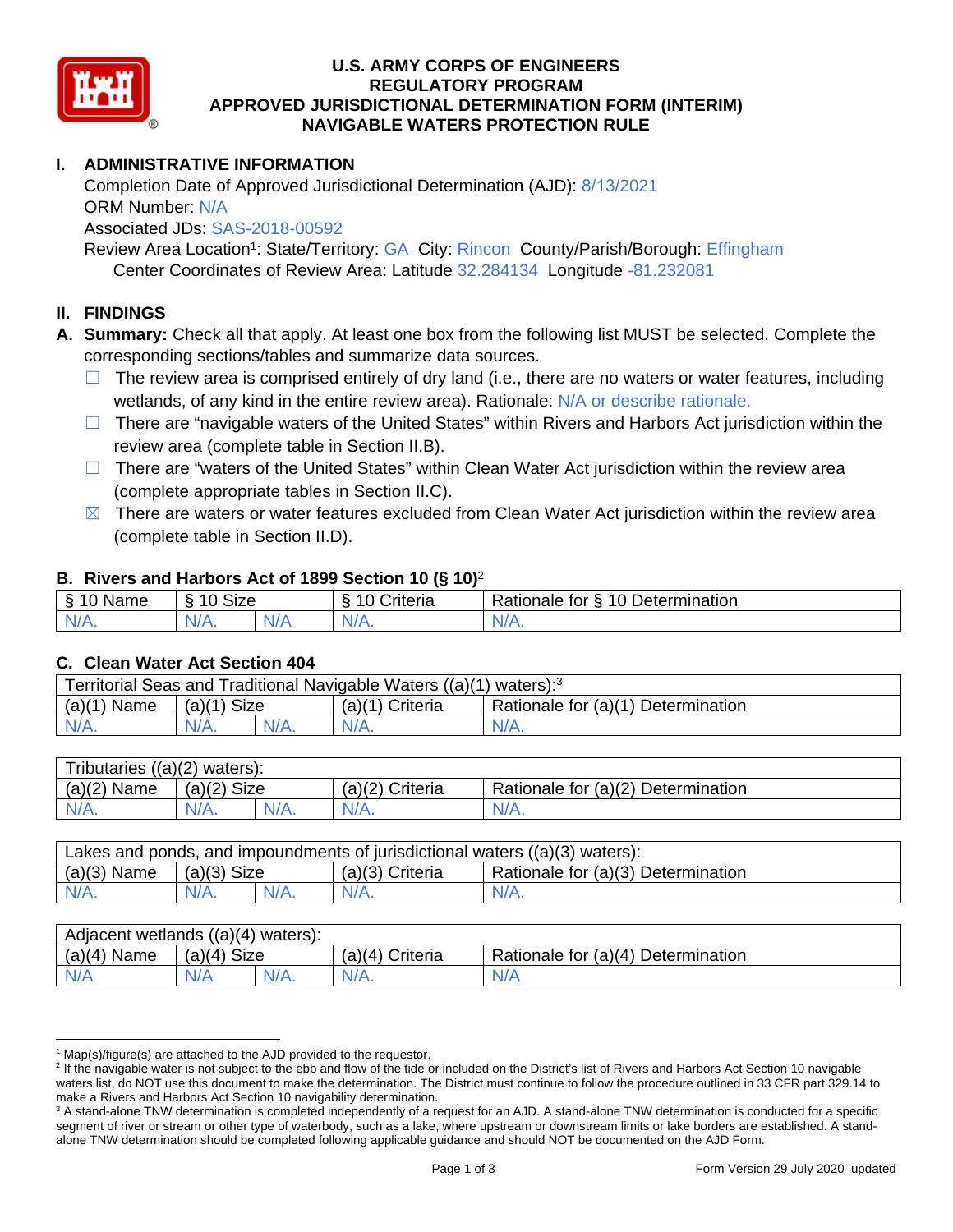

### **U.S. ARMY CORPS OF ENGINEERS REGULATORY PROGRAM APPROVED JURISDICTIONAL DETERMINATION FORM (INTERIM) NAVIGABLE WATERS PROTECTION RULE**

## **D. Excluded Waters or Features**

| Excluded waters $((b)(1) - (b)(12))$ : <sup>4</sup> |                       |         |                                    |                                                                                                                                                                                                                                                                                                                                                                                                                                                                                                                                                                        |  |  |
|-----------------------------------------------------|-----------------------|---------|------------------------------------|------------------------------------------------------------------------------------------------------------------------------------------------------------------------------------------------------------------------------------------------------------------------------------------------------------------------------------------------------------------------------------------------------------------------------------------------------------------------------------------------------------------------------------------------------------------------|--|--|
| <b>Exclusion Name</b>                               | <b>Exclusion Size</b> |         | Exclusion <sup>5</sup>             | Rationale for Exclusion Determination                                                                                                                                                                                                                                                                                                                                                                                                                                                                                                                                  |  |  |
| <b>Wetland A</b>                                    | 0.20                  | acre(s) | $(b)(1)$ Non-<br>adjacent wetland. | Wetland A is not adjacent to an $(a)(1)-(a)(3)$ water as defined by<br>NWPR. Wetland A does not abut an (a)(1)-(a)(3) waters, is not<br>physically separated from an (a)(1)-(a)(3) water by only a berm,<br>bank, dune, or similar natural feature, is not inundated by<br>flooding from an $(a)(1)-(a)(3)$ water in a typical year, and is not<br>physically separated from an $(a)(1)-(a)(3)$ water by only an<br>artificial structure allowing for a direct hydrologic surface<br>connection between the wetland and an $(a)(1)-(a)(3)$ water in a<br>typical year. |  |  |

### **III. SUPPORTING INFORMATION**

- **A. Select/enter all resources** that were used to aid in this determination and attach data/maps to this document and/or references/citations in the administrative record, as appropriate.
	- $\boxtimes$  Information submitted by, or on behalf of, the applicant/consultant: AJD Request 04/29/2021 This information is sufficient for purposes of this AJD. Rationale: N/A or describe rationale for insufficiency (including partial insufficiency).
	- $\Box$  Data sheets prepared by the Corps: Title(s) and/or date(s).
	- ☒ Photographs: Aerial: 2017 & 1999
	- $\Box$  Corps site visit(s) conducted on: N/A
	- ☒ Previous Jurisdictional Determinations (AJDs or PJDs): SAS-2018-00592
	- ☒ Antecedent Precipitation Tool: *provide detailed discussion in Section III.B*.
	- ☒ USDA NRCS Soil Survey: 04/29/2021 Soil Map
	- ☒ USFWS NWI maps: 04/29/2021 NWI Map
	- ☒ USGS topographic maps: 04/29/2021 Topographic Map

# **Other data sources used to aid in this determination:**

| Data Source (select)      | Name and/or date and other relevant information |
|---------------------------|-------------------------------------------------|
| Other USGS data (specify) | <b>USGS Effingham Quad</b>                      |
| Other USDA data (specify) | <b>NRCS Effingham County</b>                    |
| <b>NOAA Sources</b>       | $N/A$ .                                         |
| <b>USACE Sources</b>      | $N/A$ .                                         |
| LiDAR data/maps           | NOAA Lidar 2009 Effingham County                |
| <b>FEMA/FIRM maps</b>     | <b>DFIRM</b>                                    |

- **B. Typical year assessment(s):** Using the Atecedent Precipitation Tool Version 1.0, which used rainfall data from the Savannah International Airport weather station, we have determined that normal rainfall conditions were present for the nearest weather station on the date of the site visit.
- Navigable Waters Protection Rule (NWPR). The wetland is >5.0 miles from the nearest TNW (Savannah **C.** Additional comments to support AJD: The (b)(1) non-adjacent wetland displayed on the attached map entitled "Wetland Exhibit" and dated 04/29/2021 is a non-adjacent wetland that meet exclusion (b)(1) of the

<sup>4</sup> Some excluded waters, such as (b)(2) and (b)(4), may not be specifically identified on the AJD form unless a requestor specifically asks a Corps district to do so. Corps districts may, in case-by-case instances, choose to identify some or all of these waters within the review area.

 $5$  Because of the broad nature of the (b)(1) exclusion and in an effort to collect data on specific types of waters that would be covered by the (b)(1) exclusion, four sub-categories of (b)(1) exclusions were administratively created for the purposes of the AJD Form. These four sub-categories are not new exclusions, but are simply administrative distinctions and remain (b)(1) exclusions as defined by the NWPR.